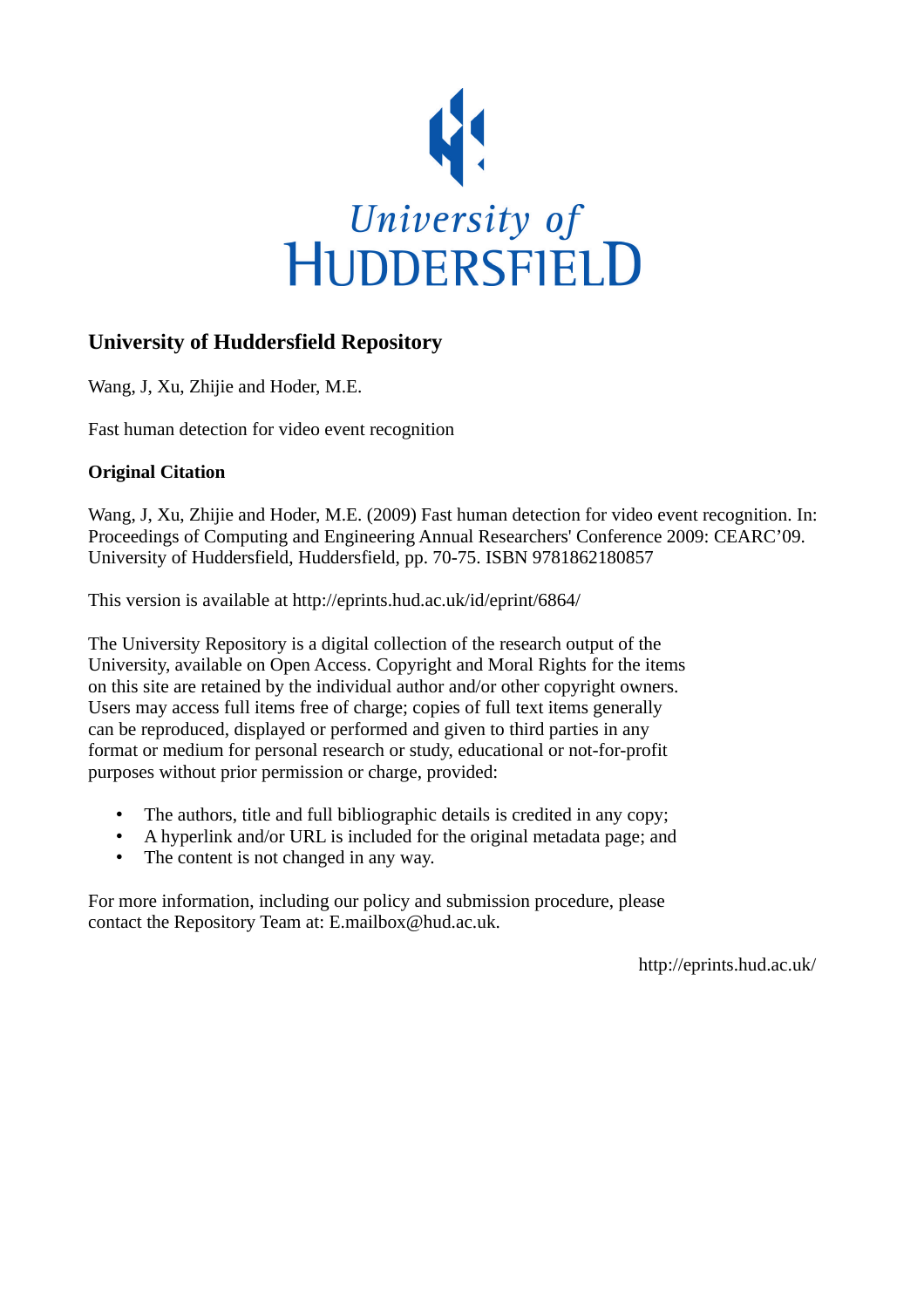# **FAST HUMAN DETECTION FOR VIDEO EVENT RECOGNITION**

 $J.$  Wang<sup>1</sup>, Z. Xu<sup>1</sup> and M.E. Hoder<sup>1</sup> <sup>1</sup> University of Huddersfield, Queensgate, Huddersfield HD1 3DH, UK

# **ABSTRACT**

*Human body detection, which has become a research hotspot during the last two years, can be used in many video content analysis applications. This paper investigates a fast human detection method for volume based video event detection. Compared with other object detection systems, human body detection brings more challenge due to threshold problems coming from a wide range of dynamic properties. Motivated by approaches successfully introduced in facial recognition applications, it adapts and adopts feature extraction and machine learning mechanism to classify certain areas from video frames. This method starts from the extraction of Haar-like features from large numbers of sample images for well-regulated feature distribution and is followed by AdaBoost learning and detection algorithm for pattern classification. Experiment on the classifier proves the Haar-like feature based machine learning mechanism can provide a fast and steady result for human body detection and can be further applied to reduce negative aspects in human modelling and analysis for volume based event detection.* 

**Keywords** Human detection; Haar-like features; AdBoosts learning algorithm

# **1 INTRODUCTION**

Digital analysis on human activities from video clips is all based on the accurate calculation of human body recognition and modelling. This paper focuses on a fast human recognition system through a subject of research known as "Volume based event detection" which intends to develop an advanced intelligent video surveillance system. It introduced 3D volume structure for analysing dynamic information in a video. Before translating data from 2D pixels to 3D voxels, useful 2D properties should be abstracted in a frame-by-frame "pre-processing" stage. More information about the whole research project can be referred in a recently publicised paper (Wang et al (2009))

Non-rigid human action detection with different clothes colours and gestures is more difficult than facial detection because the difference between one face and another face changes in a confined range. This paper represents the human features with machine learning algorithm. It adapts and adopts Haar-like features which are not sensitive to colours and detailed gestures but can be effective on objects with uniform shapes. It also introduces the AdaBoost algorithm to learn Haar-like features from different samples.

Experiments detailed later in this paper show distribution of Haar-like features on the human body. The first Haar-like features are easily located on the head, hands and feet of human. This is an important result because these locations also provide key features for human stick models. Stability of the points also affects quality of volume event detection. In order to reduce false positive rate in this experiment, appropriate segmentation and image shape analysis methods are applied after the recognition algorithm. It is an effective and efficient approach to filter error classification generated by AdaBoost.

The remaining sections of the paper will discuss the implementation of the detector, related theory, and experiments. Section 2 provides a brief review on the existing object detection methods. Section 3 introduces the proposed Haar-like features calculation method. Section 4 Highlights the AdaBoost algorithm with programming details. The result is further analyzed and discussed in Section 5. Section 6 covers the conclusions and future work.

## **2 LITERATURE REVIEW**

Based on image segmentation technique, traditional human detection approaches combines certain pixels together and map these image features to a specific mathematic human skeleton model (Huo et al (2007)). It builds pixel blocks with different segmentation approaches and analyses these shapes by using image morphological approaches. The fundamental issue is to locate different pixel parts in one image and translate them into a human feature model, such as a matchstick model, based on shape features. But this human modelling method ignores the relationship of different characters and depends on the value of every single pixel excessively. This disadvantage limits the usability of the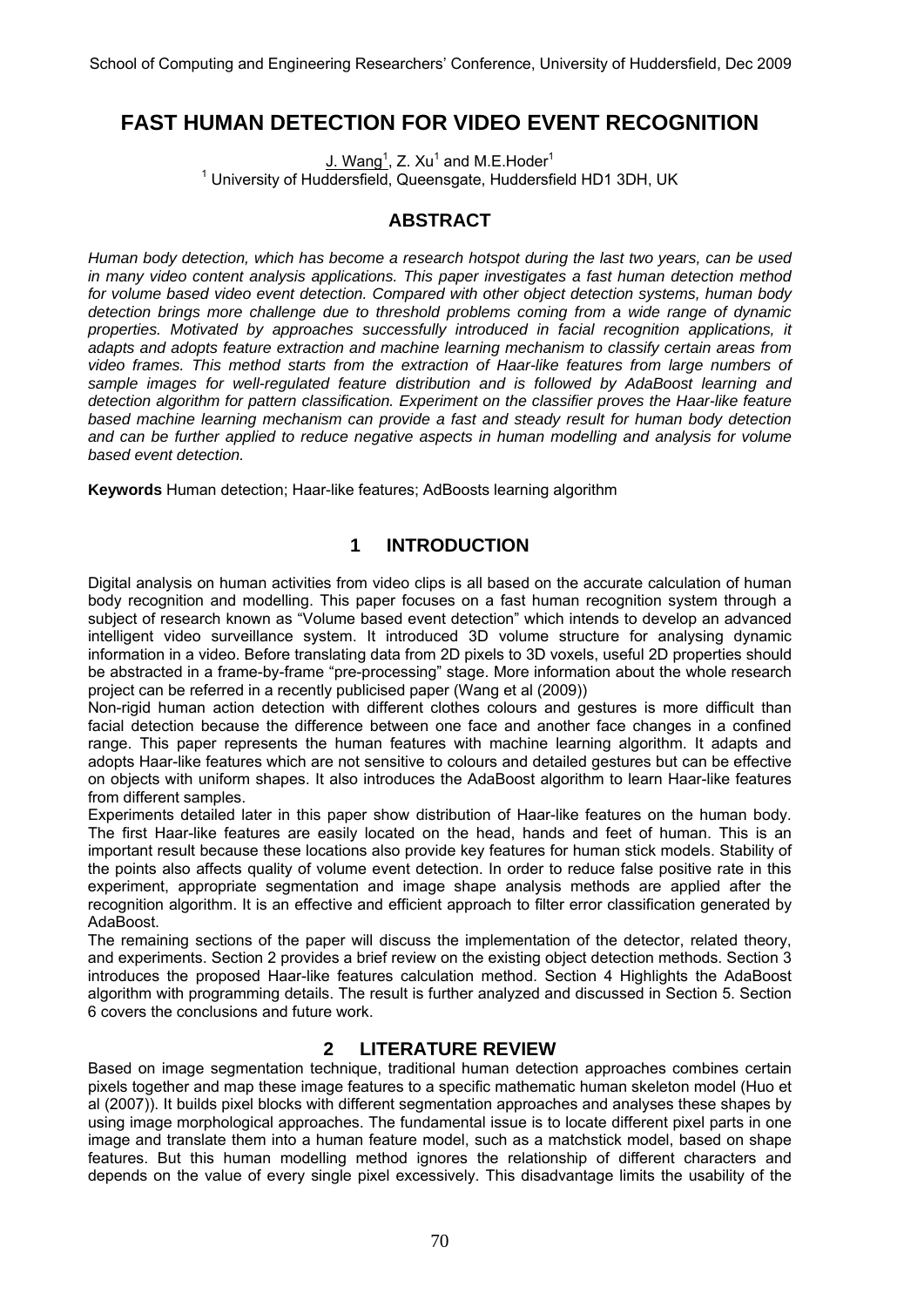approach because it often abstracts the human body from an image with poor resolution, too much noise or serious occlusion problems.

To solve this problem, many research groups have investigated the pattern analysis machine learning technique. Schneiderman et al (2000) described a statistical method for 3D object detection using a product of histograms. Rowley et al (1998) presented a multiple neural networks-based upright frontal face detection system by using bootstrap algorithm, which adds false detections into the training set as training progresses. These methods gained great success in face detection, but they are difficult to transplant directly to solve human body recognition problem due to the wide changes among groups of people such as the colour of clothing or body size which brings much more noise in the feature space. One significant problem is that non-rigid human action brings unstable quantitative feature and machine learning results based on these erratic features always "confuse" the recognition system.

Recently, Di et al (2009) researched elastic motion based on Hidden Markov Models for motion estimation which can provide stable human gesture feature. This feature abstract and learning system contains two correlated issues which emphasize the spatial smoothness and temporal continuity, respectively. This project combines these related aspects into a single 3D model and draws the dependence between their hidden states and adopted Mixture of Transformed Hidden Markov Models (MTHMM) for machine learning algorithm.

Additionally, Wang (2009) represents a video by a novel "bag-of-words" representation and denotes each frame a "word" to learn the Semilatent topic models for human action recognition. The unknown event in that model corresponds to class labels. This feature brings a convenient learning process for labelled training sets

## **3 FEATURE ABSTRACTION**

#### **3.1 Haar-like Features**

As mentioned in Section 1, the human detection technique is a pre-analysis step in a volume-based event detection project. The time-consuming feature extraction and pattern analysis approaches should not be adopted in pre-analysis steps. A suitable method is to utilise Haar-like features introduced by Viola et al (2001) which was applied in face detection projects successfully and motivated in part by the work of Papageorgiou et al (1998). It is sensitive to an object with high contrast parts and is also efficient in denoting specific objects with distinct shape features. Compared with other feature abstraction approaches, Haar-like features can be applied even on a simple gray level image. Based on the integral image representation for images, Haar based function extract features uses only simple addition operations. Operating on 384 by 288 pixel images, faces are detected at 21 frames per second on AMD Athlon 2.62GHz GPU with 2G RAM.

More specifically, it uses three kinds of features. As shown in figure 1, Two-rectangle features are shown in (A) and (B). (C) shows a three-rectangle feature, and (D) a four-rectangle feature. The value of a two-rectangle feature is the difference between the sums of the pixels within two rectangular regions. The regions have the same size and shape and are horizontally or vertically adjacent. A three-rectangle feature computes the sum within two outside rectangles subtracted from the sum in a center rectangle. Finally a four rectangle feature computes the difference between diagonal pairs of rectangles. These features are calculated on each pixel and also on different rectangle sizes. Because each location also map different rectangle sizes, Haar-like features combine an over-complete feature set. For example, for abstracting features from a 24X24 size gray level image, it generates 86400 horizon and vertical two-rectangle features, 27600 three-rectangle features and 20736 four-rectangle features.

## **3.2 Integral Image**

Computing these features based on the definition directly is a time-consuming task. As well as the relationship of each rectangle feature, Viola also introduced an intermediate representation data format known as integral image. Rectangle features can be computed very rapidly after building an integral image for any images. Integral value on image point (*x,y*) contains sum of all pixels above and to the left of *x,y.* It also can be described in the following expressions:

$$
int(x, y) = \sum_{x' \le x, y' \le y} img(x', y')
$$
\n(1)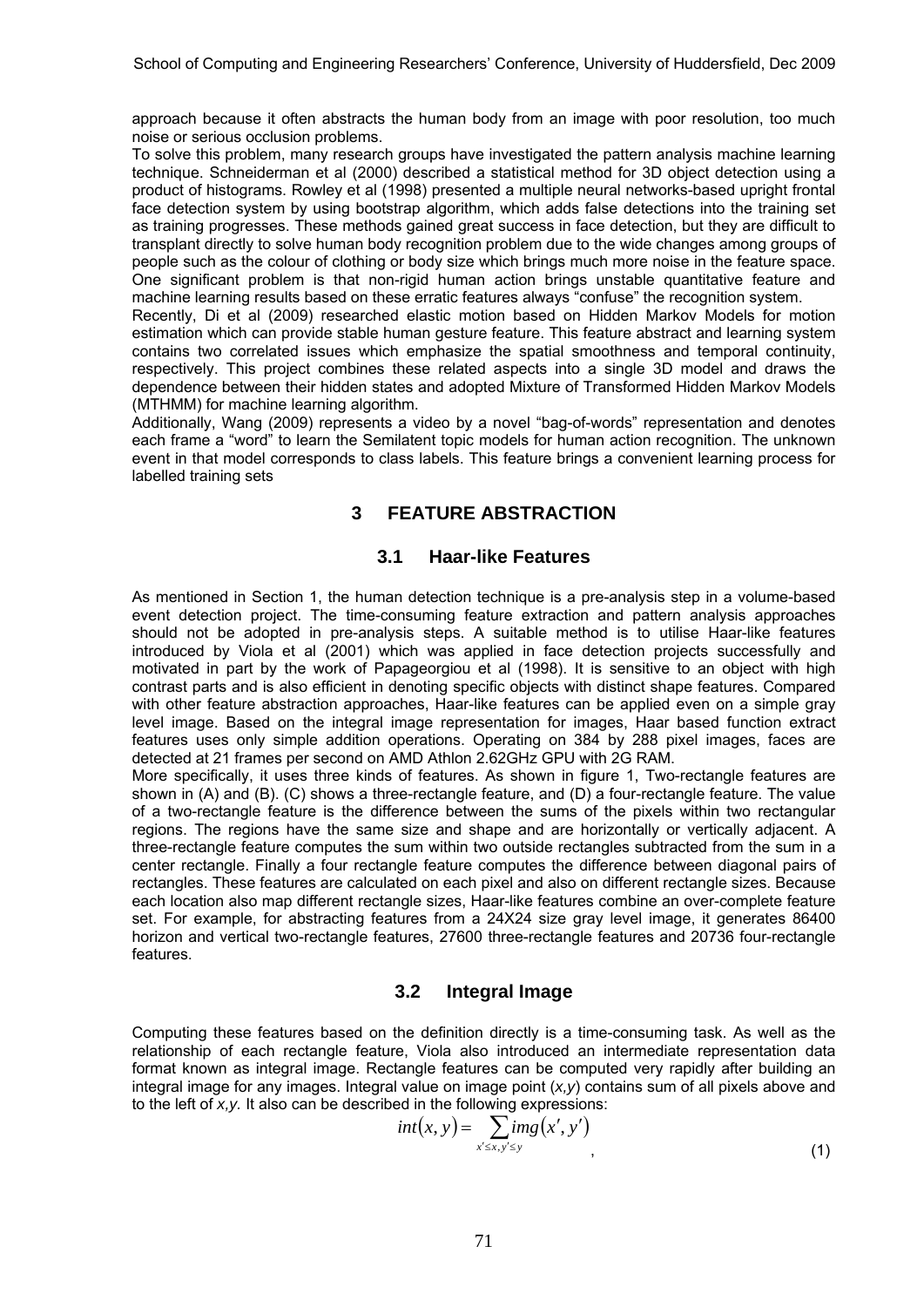where *int*(*x*,*y*) is integral image and *img*(*x*,*y*) is original image. As shown in figure 2, the pixels under the gray area are all counted. Because the larger gray area contains the integral result of the small one, it also can be computed by the following recurrences:

$$
s(x, y) = s(x, y - 1) + img(x, y)
$$
\n(2)

$$
int(x, y) = int(x - 1, y) + s(x, y),
$$
\n(3)

Where *s*(*x*,*y*) is the cumulative row sum. The initial value of *s* defined as *s*(*x*,-1)=0 and *s*(-1,*y*)=0. The integral image can be computed in one pass over the original image.

Haar-like rectangle features can be calculated conveniently after the integral image is built. As shown in figure 3, rectangle "4" with arbitrary location and size can be modelled by four coordinate values from corners (Viola named these value as four array references). A, B, C and D denotes the integral value of these corners. The sum within "4" can be computed by four signed addition operation: D+A-B-C.

## **4 MACHINE LEARNING FUNCTIONS**

The machine learning algorithm intends to minimize the error probability of feature classifier. Haar-like features based human detection simplify the classifier to a dynamic threshold which can minimize detection errors according to feature values of samples. In this project, AdaBoost is used both to select the features and to train the classifier (Freund et al (1995)). It does this by combining a collection of weak classification functions to form a stronger classifier. As shown in figure 4, the blue rectangles (negative sample) and red balls (positive sample) are mixed together. It is hard to draw a straight line (threshold in weak classifier) to separate them. The optimal straight line minimizes the error probability. After the first learning step, the samples which are in the false positive and false negative area should be given more emphasis (weight). The second learning cycle still obeys the "minimum error" rule. This straight line is totally different from first one. If these two lines are combined together then compose a poly-line (strong classifier), the finial classifier can separate these samples accurately.

One practical method for completing this analogy is to restrict the weak classifier to the set of classification functions. In support of this goal, the weak classifier algorithm is designed to select the single rectangle feature which best separates the positive and negative examples. For each feature, the learner determines the optimal threshold classification function, such that the minimum number of examples is misclassified.

Weak classifier can be described as:

$$
h_j(x) = \begin{cases} 1 & \text{if } p_j f_j(x) > p_j \theta_j \\ 0 & \text{otherwise} \end{cases}
$$
 (4)

where h<sub>j</sub>(x) denotes a weak classifier which is restricted to using a single feature. j denotes feature index and x denotes the whole image. f<sub>j</sub>(x) denotes a sigle Haar-like feature value. p is parity indicating. The most important value is threshold (θ<sup>j</sup> ). It is determined by feature value *fj* on all positive and negative samples. Mahajan et al (2002) introduced the lowest exponential error function to solve this problem. AdaBoost learning algorithm can be described in figure 5. It involves two main steps: construction of weak classifier and strong classifier

## **5 EXPERIMENT RESULT**

To assess the devised Haar-like features and AdaBoost learning algorithm, a set of experiments have been designed and carried out. The software tools and APIs used in those experiments include, MATLAB, LabVIEW, and the system prototype is implemented in VC++ on an AMD Athlon 2.62GHz CPU with 2G RAM.

The experiments adopt MIT pedestrian database (Papageorgiou et al (2001)) as positive training data. Some typical pedestrian pictures are shown in figure 6. This database contains 924 pedestrian pictures aligned to a base resolution of 128 by 64 pixels and includes frontal, lateral and rear pedestrian samples. In this experiment, these sample pictures and symmetrical pictures are chosen to train the classifier. Negative training data comes from images downloaded from a random crawl of the World Wide Web. It also contains 924 by 2 pictures (original and symmetrical samples) and they share the same size with positive samples. These samples are hand labelled on the file with prefixes where "P" means positive and "N" means negative.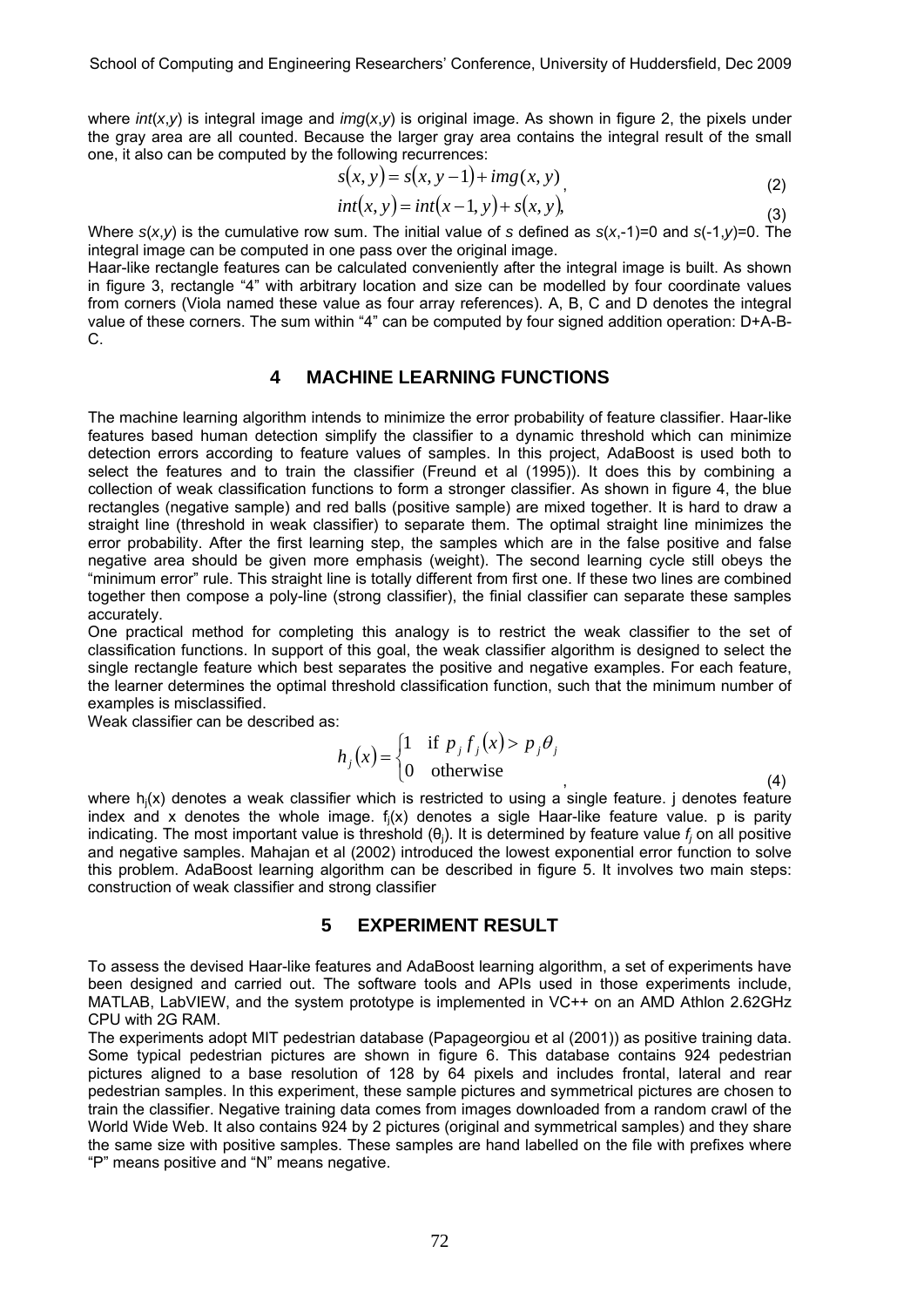Figure 7 shows a sample processed by10X10 horizontal two-rectangle Haar-like features. A is the original positive image, B is the related integral image and C is Haar-like feature. It shows that the horizontal Haar-like features are sensitive to the human head, hands and feet. Figure 8 shows more 10X10 horizontal two-rectangle Haar-like features on different positive samples and the same conclusion can also be summarized.

This project selects 11 weak classifiers to compose a strong classifier based on the algorithm introduced in Section 4. The changing of threshold for weak classifier on 7 typical features and the detection rate on strong classifier changes during these 11 cycles are shown in Figure 9 and 10. It reflects the key points of the learning process. Each weak classifier shows approximately the same false rate when the locale threshold is optimized. The false rate is reduced after applied the strong classifier because each weak classifier provides the most credible classification results based on their threshold.

One disadvantage of AdaBoost is the high false positive rate. Viola and Jones introduced a Cascade classifier with 32 layers in their research work. As pre-processing parts in volume-based event detection, making use of the continuity of video frames is a more efficient and easy approach. It adopted the segmentation result that only classified the moving parts in a frame. It also combines the results which are added together. Skin colour detector (Vassili et al (2003)) predicts the probable human location. Based on the research of Peer et al. (2003), the (R,G,B) is classified as skin if  $R > 95$ and G > 40 and B > 20 in 24 bit colour images. It initializes the YCrCb colour space from RGB value because the channel Y is sensitive to a wide range of skin colour in colour space. Every possible human location based on the Y channel is extracted in a region of interest (ROI) by simple image threshold and related morphology operations.

After these "filters", the false positive rate is reduced significantly. The final detection result is shown in figure 11. It is a real-time situation by using a CCTV camera. The detection speed is 21 frames per second which is roughly 15 times faster than the Rowley-Baluja-Kanade detector (Rowley et al (1998)).

## **6 CONCLUSION AND FUTURE WORKS**

During the last few decades, Haar-like features has been successfully applied on the facial detection system. This paper was motivated by the advantage of Haar-like features and adapts this technique to human detection system. It focused on an available fast human body detection approach for preprocessing of volume based event detection.

The first contribution of this paper is research on the sensitivity of Haar-like features on the human body. Experiment results show Haar-like features are sensitive to areas of head, hands and feet which are also key feature points for stick human modelling. The second contribution is an efficient process to reduce the false positive rate. Considering the comparability of video frames series, the new method uses many filters to improve detection results. These image processing based approaches simplify the steps to reduce the error rate but still compose stable results.

The next stage of this research will be carried on extraction of human feature points and composing 3D feature volume for further applications. These subjects are based on the accuracy of human location detection. Furthermore, Haar-like features which are used to detect humans can be used for locating key characters such as head, hands and feet. Volume structure will be established only by these useful key feature points which can reduce the processing time on complicated voxel data and related high-dimensional data structure.

#### **REFERENCES**

DI H., RAO L. and XU G. (2009), *A Mixture of Transformed Hidden Markov Models for Elastic Motion Estimation*. IEEE Transactions on PAMI, Vol. 31, No.10, pp.1817-1830.

FREUND Y. and SCHAPIRE R.E. (1995), *A Decision-theoretic Generalization of Online Learning and an Application to Boosting*. In Computational Learning Theory: Eurocolt '95, pp.23-37.

HUO C. and ZHANG H. (2007), *Human Skeleton Reconstruction Technique Based on the Marked-Points.* Second Workshop on Digital Media and its Application in Museum & Heritages, pp.177-181.

MAHAJAN R., BELLOVIN S.M. and FLOYD S. (2002), *Controlling High Bandwidth Aggregates in the Network.* Computer Communication Review, Vol.32, No.3, pp.75-85.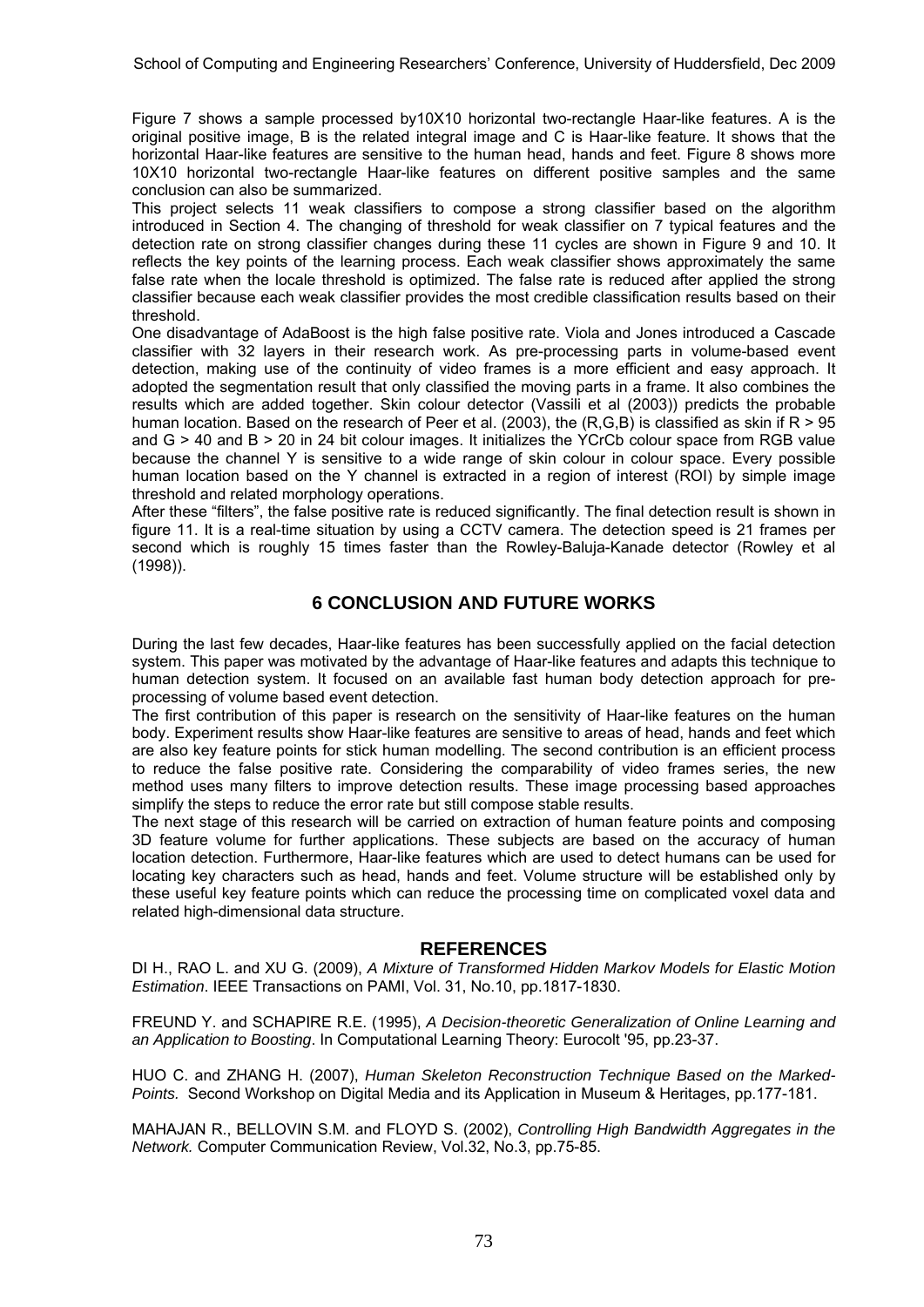School of Computing and Engineering Researchers' Conference, University of Huddersfield, Dec 2009

PAPAGEORGIOU C.P., OREN M. and POGGIO T. (1998), *A General Framework for Object Detection*. IEEE Conference on Computer Vision, pp.555-562.

PAPAGEORGIOU C.P.and POGGIO T. (2000), *A Trainable System for Object Detection*. IJCV, Vol. 38, No.1, pp.15-33.

PEER, P., KOVAC, J., and SOLINA, F. (2003), *Human skin colour clustering for face detection.* In submitted to EUROCON 2003 – International Conference on Computer as a Tool. pp.45-51.

ROWLEY H.A., BALUJA S. and KANADE T. (1998), *Neural Network-Based Face Detection*. CVPR, [1]

SCHNEIDERMAN H. and KANADE T. (2000), *A Statistical Method for 3D Object Detection Applied to Faces and Cars*. IEEE Conference on CVPR 2000, Vol.1, pp.746-751.

VIOLA P. and JONES M. (2001), *Rapid Object Detection Using a Boosted Cascade of Simple Feature*. IEEE Conference on CGPR, Vol.1, pp.511-518.

VASSILI V.V., SAZONOV V. and ANDREEVA A. (2003), *A Survey on Pixel-Based Skin Color Detection Techniques*. Graphicon-2003, pp.85-92.

WANG J., XU Z. and XU Q. (2009), *Video Volume Segmentation for Event Detection*. IEEE Conference on CGIV 2009, pp.311-316.

WANG Y.(2009), Human *Action Recognition by Semilatent Topic Models*. IEEE Transactions on PAMI, Vol. 31, No.10, pp.1762-1774.